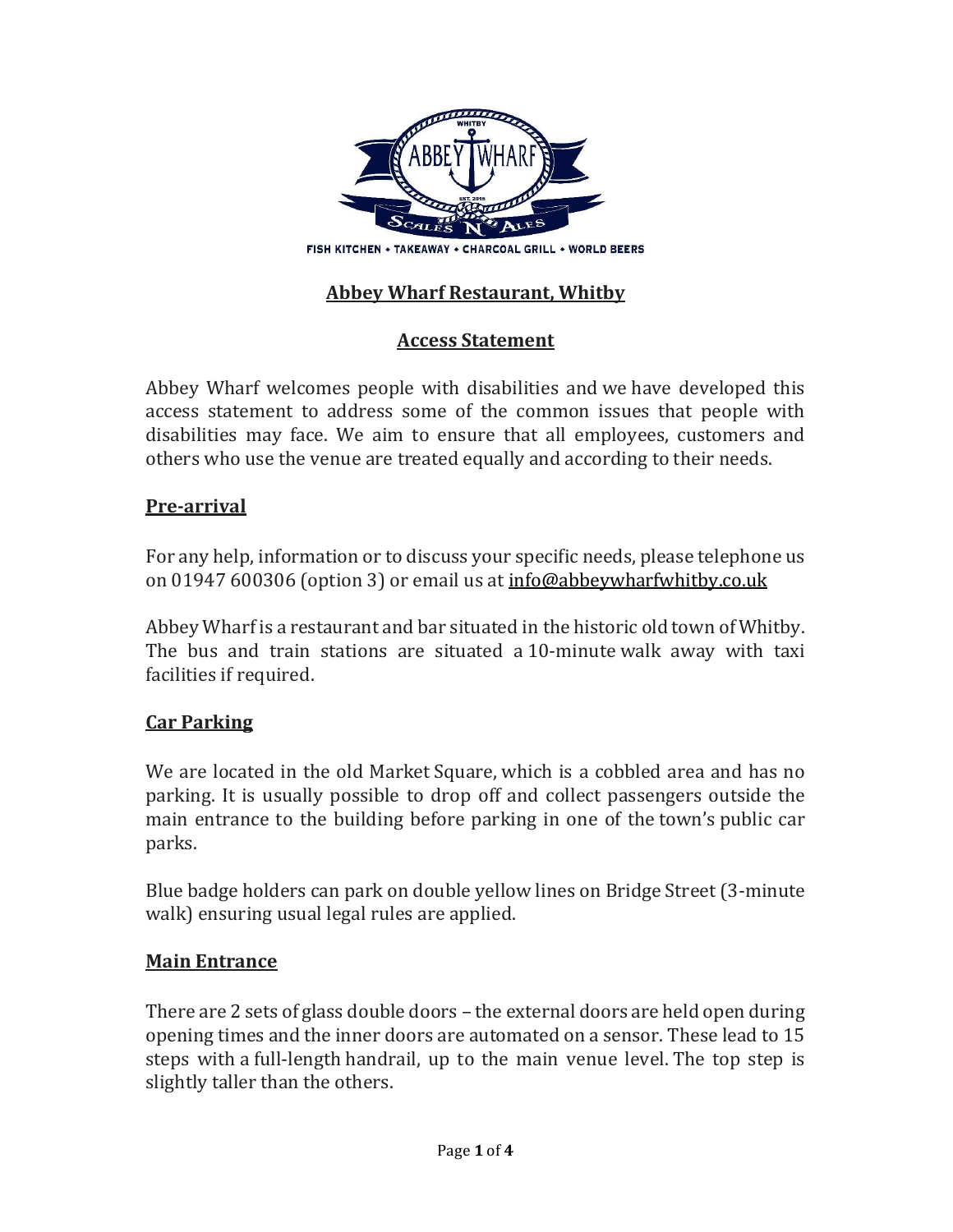An access platform is installed on the right-hand side of the staircase for use by any of our guests that would struggle using the stairs. The platform must be used seated and has a maximum load weight of 300kg. It is the user's responsibility to ensure that this limit is not exceeded. The platform has step free access from the bottom of the stairs to the top of the staircase. Only 1 person may ride the platform at a time and the platform must be operated by a member of trained Abbey Wharf staff. Customers must not attempt to use the platform themselves and must alert staff that they would like to use the platform. This can be done by operating the disabled call button on the entrance doors or calling 01947 600306 (option 3).

Our staff are more than happy to assist should you need any help entering or accessing the venue.

At the top of the stairs, there is access to the take-away and hand-pull doors into the restaurant and bar.

#### Takeaway

The counter is single level, but all staff are aware of its limitations and are trained to see and attend to people who may not be able to access this facility.

### Restaurant and Bar

The open plan restaurant and bar are level and spacious enough to accommodate wheelchairs comfortably. Lighting throughout is natural daylight with overhead lighting at night. The flooring in the restaurant is wood throughout. We do not have a hearing loop system and background music is played throughout. On Friday and Saturday nights we have live music acts, which may use flashing lights.

Diners can make a reservation for the restaurant by telephone, online or in person. If you have any concerns please mention this at the time of booking and we will do everything we can to ensure your perfect visit.

We can swap chairs, or remove them completely depending on your needs when you are dining with us. We have a variety of wooden chairs (with and without armrests), high seating and padded sofa benches in the different areas, so we are confident we will be able to find something that is most comfortable for you. Highchairs are also available to be added to tables.

Current menus are available on our website. These are changed quite often and it is not therefore possible to provide a Braille menu. However, with adequate notice, a special large print menu could be provided.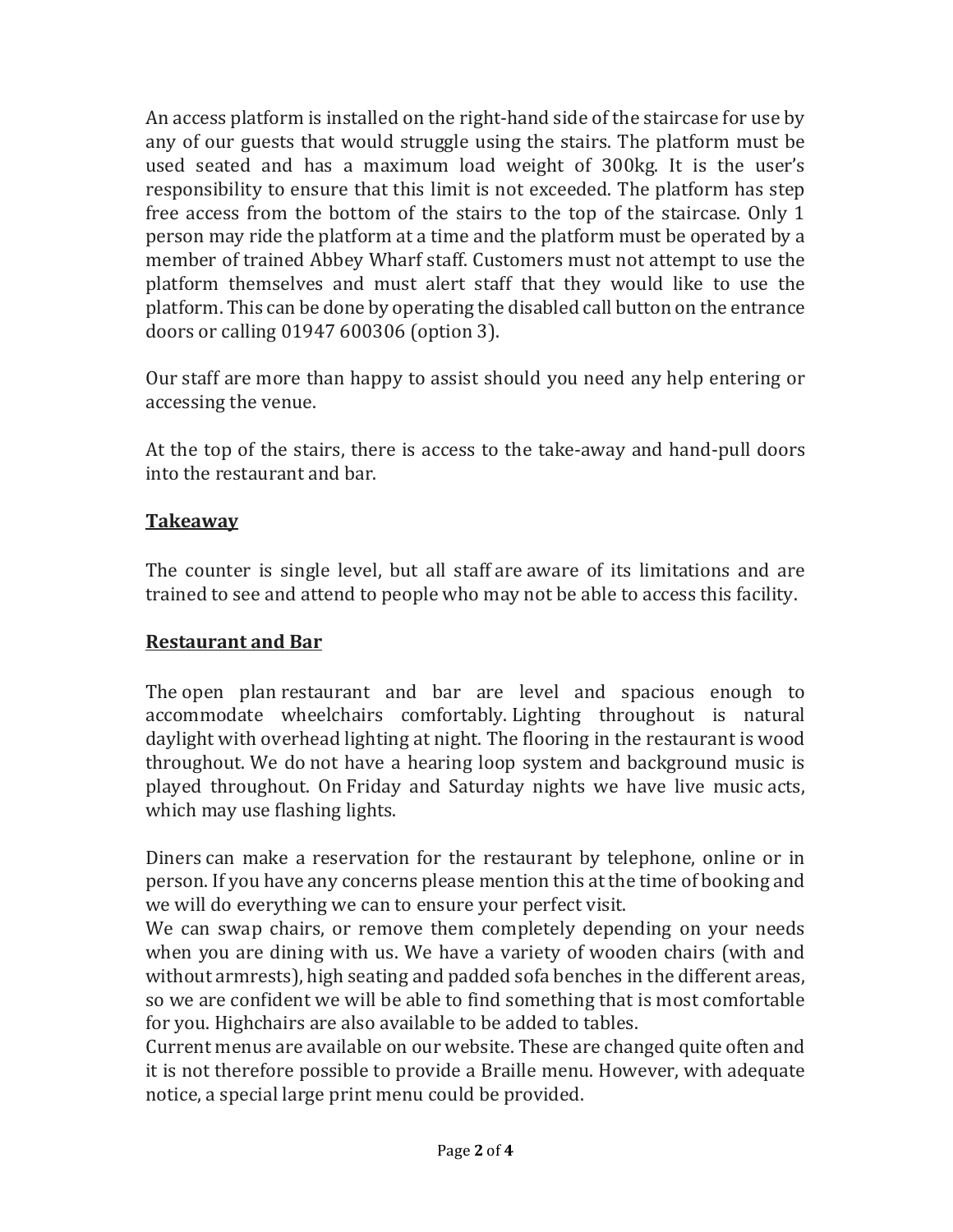We offer gluten free and vegetarian/vegan menu choices. Other dishes can be modified for ease of eating on request, and we can cater for all dietary needs with notice. Anything is possible, if we know in advance. However, we do have a mixed kitchen and use ingredients that may contain the 14 notifiable allergens – cereals containing gluten, crustaceans, eggs, fish, peanuts, soya beans, milk, nuts, celery, sesame, sulphites, lupin and molluscs. It is possible to download a card to list those ingredients that you are allergic to and hand to restaurant staff see https://www.food.gov.uk/sites/default/files/media/document/allergychef-cards.pdf Waiter/waitress service is available from the bar directly to the table.

We are dog friendly and extra space can be provided for assistance dogs wherever possible. Water bowls can be provided on request.

The bar is single level but staff are aware of its limitations and are trained to see and attend to people who may not be able to access this facility.

## Balcony

We have a large balcony area consisting of a square smoker's section and a narrower linear non-smokers section. Both sections have a raised threshold and there is one step between the 2 balcony sections.

### **Mezzanine**

Steps with full-length handrails access the mezzanine area but all services can be provided on the main level.

### Customer Toilets

There is an accessible toilet facility on the same level as the restaurant and bar with grab rails and a pull-cord alarm. Access to the toilet is by Radar key, which can be obtained from the reception desk.

# Wi Fi

Wi Fi is freely available throughout the venue by choosing Abbey Wharf (Free) and registering via email, Facebook, Twitter or Instagram.